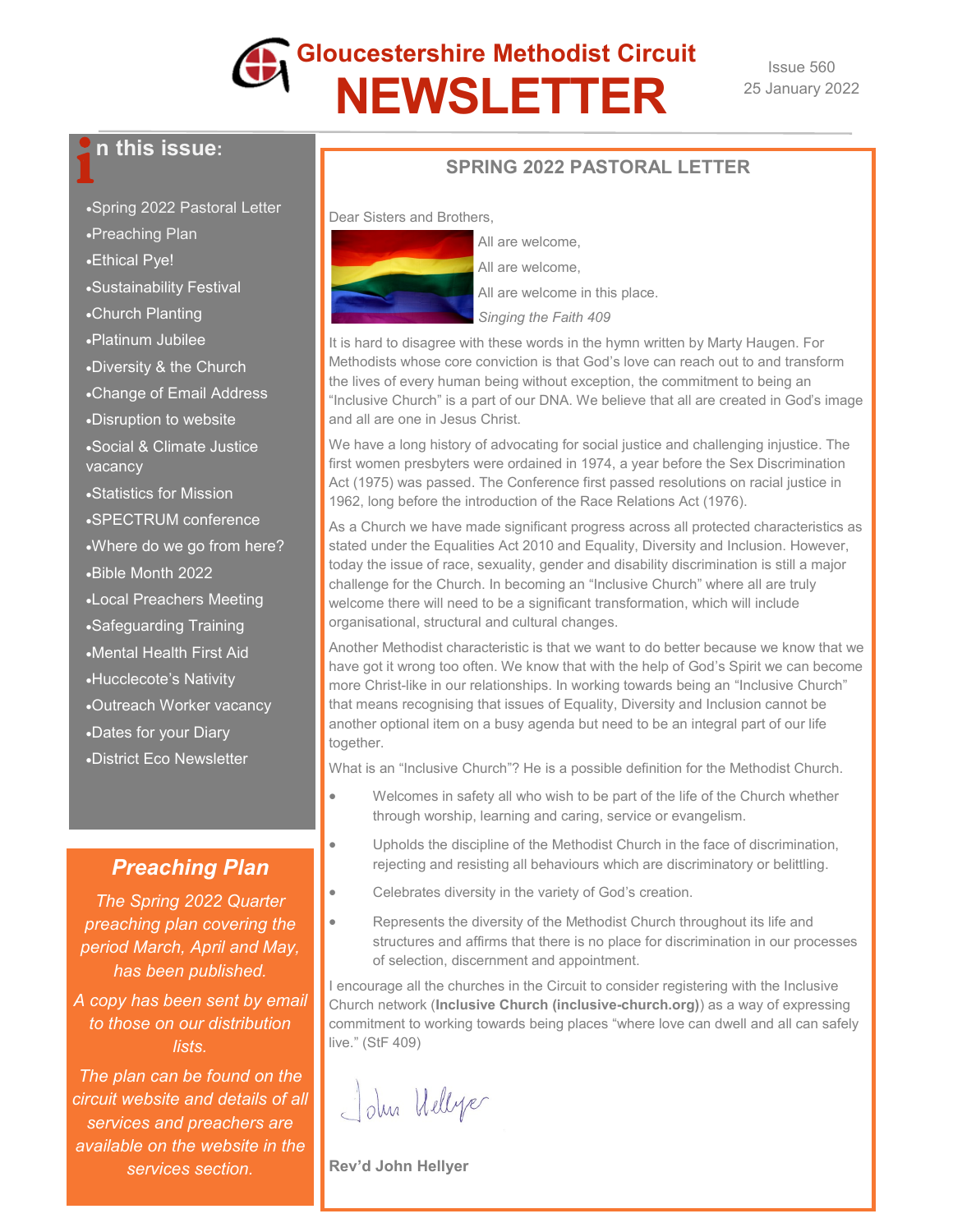#### **Ethical Pye!**



**Saturday 26 February 2022** A second opportunity to join with Revd Dr Jonathan Pye to consider how ethical principles apply in practice. Jonathan will explore contemporary issues in what will be a fascinating session. More details to follow.

## **Sustainability festival**

The environmental group 'From the Ground Up' are organising a Festival of Sustainability at St Philips and St James' (Pip and Jims) in Leckhampton, Cheltenham on Saturday 12th February.

They have a good number of exhibitors and speakers for the day, so there will be something of interest for everyone.

More information is available on Facebook: **[https://](https://www.facebook.com/ftgu.festival/) [www.facebook.com/ftgu.festival/](https://www.facebook.com/ftgu.festival/)**



## **Church Planting Intensive**

#### Residential event: Cliff College, 4—6 February 2022 (then monthly online)

We are keen to equip our pioneers and planters. A key part of this is the launch of the Church Planting Intensive. The Church Planting Intensive is a fully-funded year-long hybrid course. It begins with a residential at Cliff College 4-6 February 2022 and then we meet online each month on the 1st Thursday between 7-9pm.

The course will be a mix of teaching and reflection, times of prayer and deepening our calls, a place to celebrate and be vulnerable, growth as individuals and of the projects we are passionate about. It is going to be a wonderful journey together! If you would like to join this years cohort please fill in the form via this link to register your interest. Places are limited to 40, so get in quick if you are interested.



If you have any queries please email **[pioneering@methodistchurch.org.uk](mailto:pioneering@methodistchurch.org.uk)**

PLATINUM JUBILEE Celebration of Faith & Service



*How is your community celebrating the Queen's Platinum Jubilee later this year? This historic anniversary is a chance to be church at the heart of our communities, to bring neighbourhoods together for a joyful celebration.*

*[Take a look at our resources](https://methodist-news.org.uk/BVI-7OW8Q-WLXT8H-4OECJ8-1/c.aspx) and share your plans with us.*

#### **Diversity and the Church**

St Mark's Café Church, held on Sunday 9 January with Revd Rachel Leather and Andy Rickell, discussed what churches could be doing to be truly welcoming and inclusive to everyone. This service was recorded and is now available to view on Facebook here: **[St Mark's](https://www.facebook.com/stmarksmethodistchurch)  [Methodist Church, Cheltenham | Facebook](https://www.facebook.com/stmarksmethodistchurch)**

## **Change of email address**

David Bennett (Local Preacher) has a new email address. Please contact him at davidjohnbennett@hotmail.com from now on and delete any previous address held. Unfortunately David will not be able to access any emails sent to any other email address from the end of January.

### *Circuit Website*

*The circuit website is undergoing a refresh! The website will be unavailable between Monday 7 and Thursday 10 February while we switch over to a new look template.*

*Further work, to add more content, will be undertaken after this to make the website and material more easily accessible to everyone.*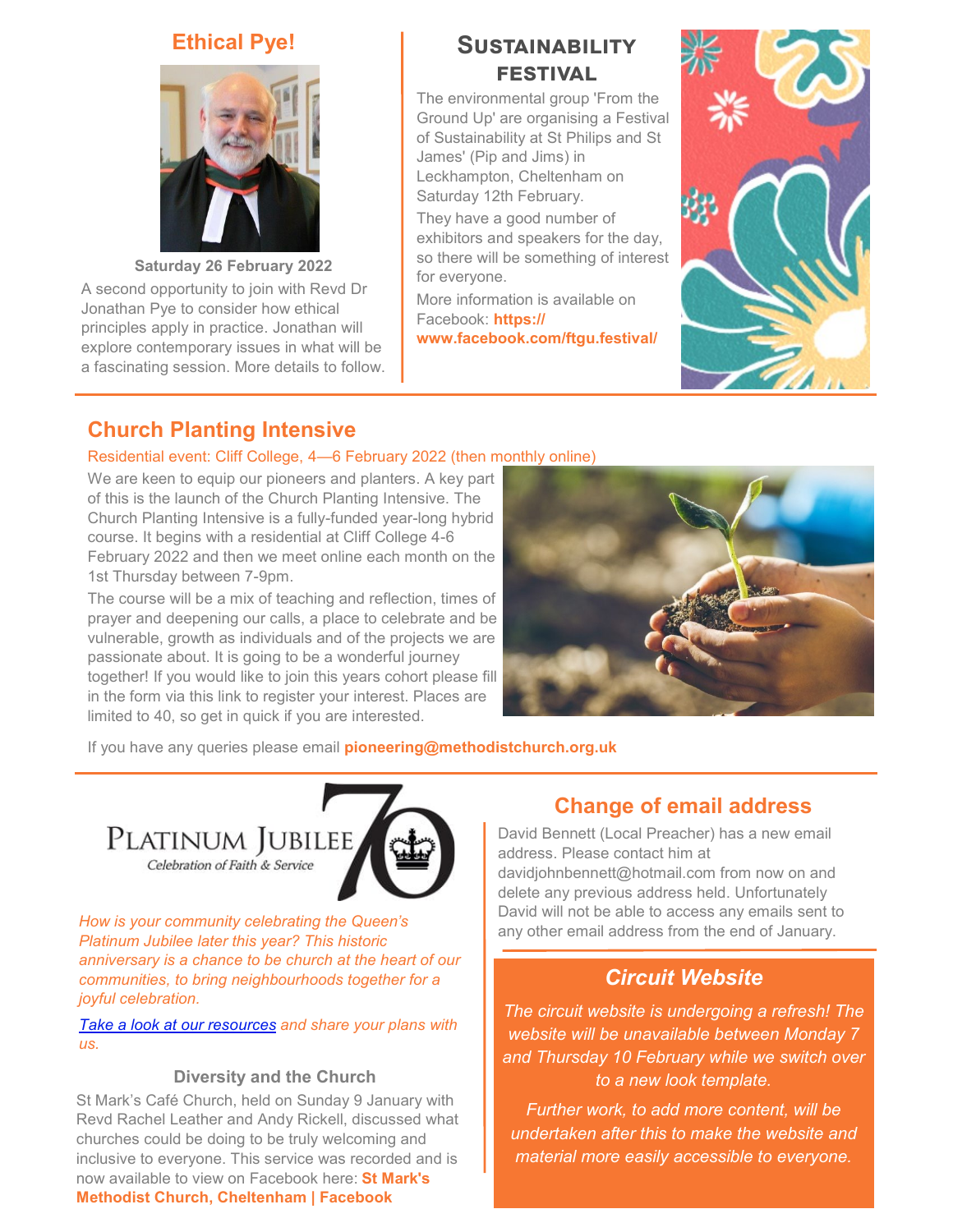## **Vacancy - Social & Climate Justice Portfolio Holder**

Andy Rickell will be coming to the end of his term of office as the Social and Climate Justice Portfolio Holder next August and we will need to recruit a successor. If you are interested in this role please send your expression of interest to Revd John Hellyer by 31 January 2022.

#### **Role Title**

Social and Climate Justice Portfolio Holder

#### **Purpose**

To encourage, support, advise and inform the Circuit on matters of social, economic and environmental justice.

Main Tasks

- Prepare reports for Circuit Executive and Assembly as required.
- Ensure the Social and Climate Justice team is established and meeting.
- Convene and chair the Social and Climate Justice group as appropriate or appoint a chair.
- With the Social and Climate Justice team, to oversee on behalf of the Circuit, the Equality, Diversity and Inclusion (EDI) and EcoChurch and Climate Emergency elements of the Circuit's Mission Plan.
- Maintain an interest in current events and issues in the news.
- Keep up to date with the Circuit, connexional policies and Methodist Conference decisions on current events as appropriate.
- Maintain an overview of multi-faith activities in the County.
- Ensure the appointment of, and encouragement of, an Inter-Faith Officer who will be responsible for informing and advising the Circuit on issues to do with other faiths and relationships between different faiths.

#### **Possible Tasks**

#### **Possible activities**

- To organise agreed projects or activities in connection with this area of work and/or disseminate information.
- Explore channels to allow different perspectives to be heard in areas such as social, economic and environmental integrity and to maintain creatively the tensions created.
- To develop initiatives as requested by the Circuit Assembly and Executive or arising from the Social and Climate Justice team.

#### **Reporting to**

Circuit Assembly, The Circuit Executive, Superintendent Minister

#### **Responsibility for others**

The person will not have any formal management or supervisory responsibilities.

#### **Relationships**

| <b>INTERNAL (THE CIRCUIT)</b> | <b>EXTERNAL (WIDER CHURCH AND COMMUNITY)</b>                |
|-------------------------------|-------------------------------------------------------------|
| Inter-faith Officer           | The appropriate officers in the Bristol Methodist District. |
| Social Justice Officer        | The connexional Joint Public Issues Team                    |
| Climate Justice Officer       |                                                             |
| <b>Public Issues Officer</b>  |                                                             |
| Disability Advisor            |                                                             |
| District FDI Officer          |                                                             |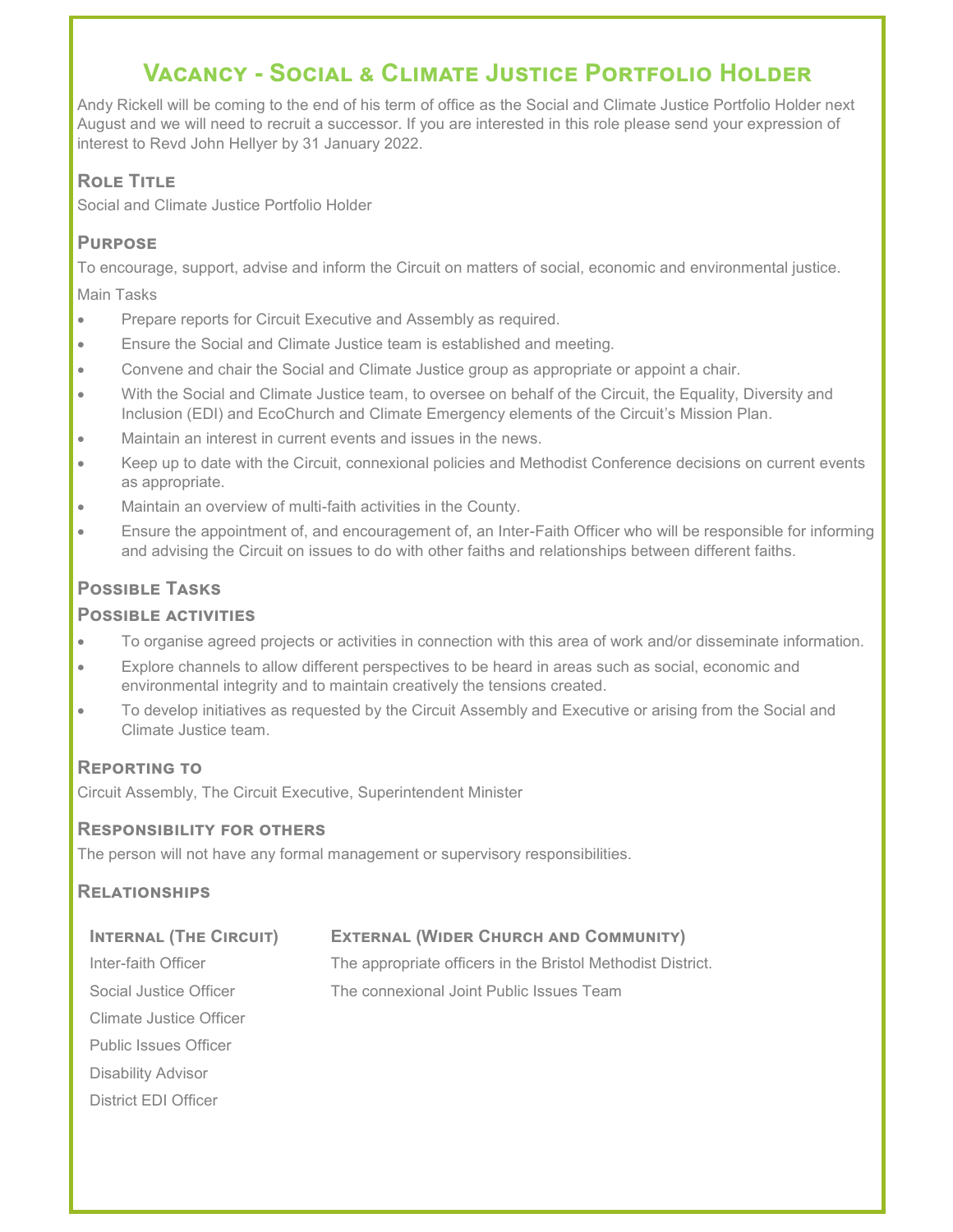## **Vacancy - Social & Climate Justice Portfolio Holder (cont)**

#### **Meetings to Attend**

Circuit Executive (at least 3 time per year.) Circuit Assembly (3 times per year.) Circuit Social and Climate Justice Group

#### **Time Commitment**

As far as possible the hours required will be flexible to suit the person appointed but some work will entail deadlines imposed by the Methodist Church and that fit the calendar of Circuit events.

#### **Support**

Support will be given by the Superintendent.

#### **Equipment needed**

- The person appointed will need access to a computer capable of using Microsoft Office 365.
- High speed internet connection.
- Access to telephone.

#### **Expense**

- Travel expenses will be paid at the agreed connexional rate for volunteers.
- Receipted expenses agreed in advance with the person in support, necessarily incurred in the performance of the duties, will be reimbursed.
- Any agreed training costs.

#### **Review procedure**

This role is subject to annual appointment by the Circuit Assembly. Appointments will not normally be renewed after six successive years.

#### **Skills and Experience**

#### **Essential**

- Recent active engagement in one or more of the issues related to the portfolio.
- Membership of a Methodist Church (or Ecumenical Partnership) in the Gloucestershire Circuit.
- Commitment to serving the Circuit within the framework of its agreed Mission Plan.
- Commitment to collaborative, team working.
- Ability to communicate effectively in writing and verbally.
- Effective administration skills.

#### **Safeguarding and Safer Recruitment**

This appointment will be subject to the Circuit Safer Recruitment policy.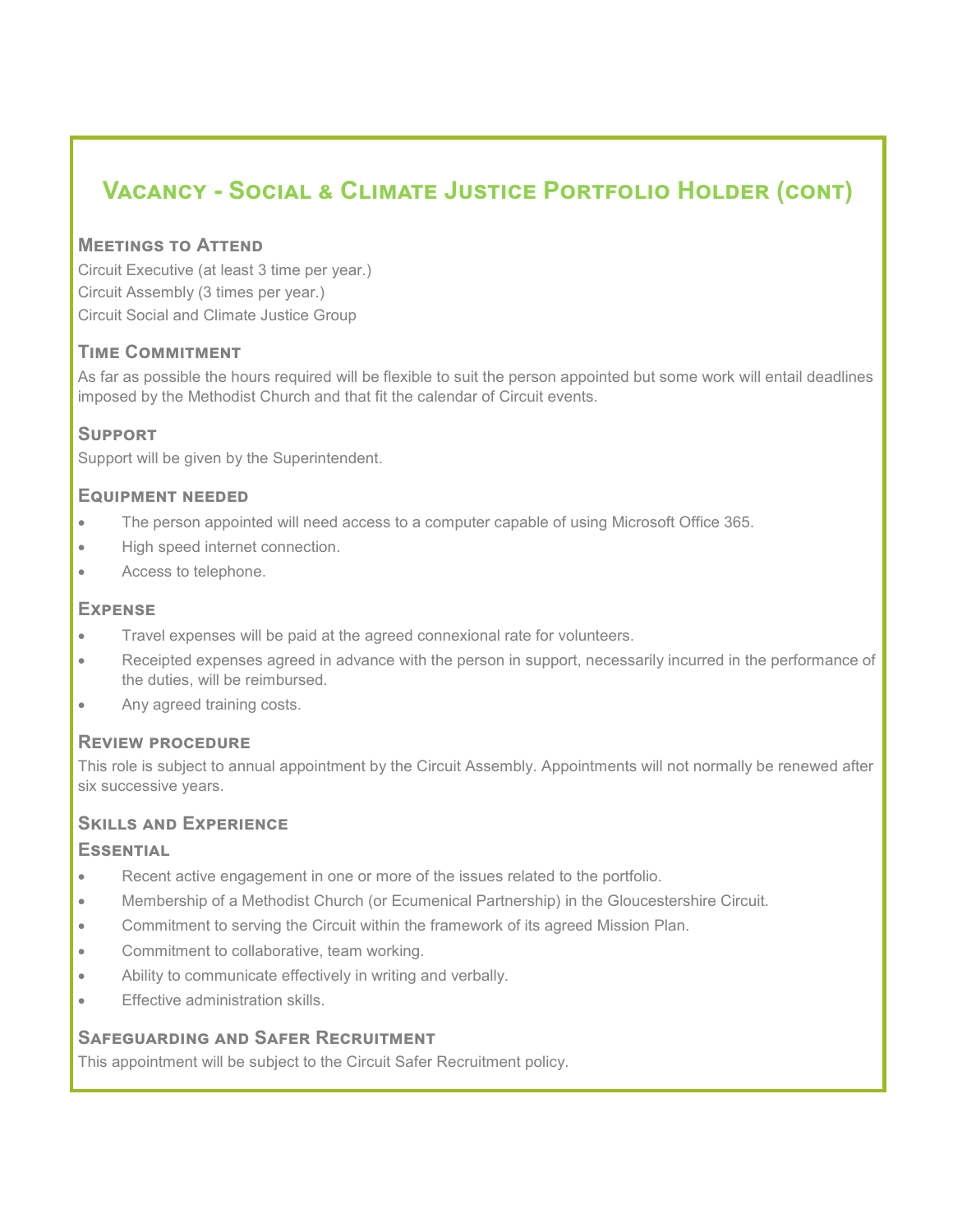## *2021 STATISTICS COLLECTION*

The Methodist Church Online site is now open for the 2021 statistics collection.

Due to the present circumstances we are not collecting attendance data; all that is needed is the current membership figure and the in-year movements (such as office holders and pastoral contacts).

Further information can be found at:

Forms and guidance: [www.methodist.org.uk/for](http://www.methodist.org.uk/for-churches/statistics-for-mission/online-data-entry/)[churches/statistics](http://www.methodist.org.uk/for-churches/statistics-for-mission/online-data-entry/)-for-mission/online-data-entry/

Frequently Asked Questions: [www.methodist.org.uk/](http://www.methodist.org.uk/for-churches/statistics-for-mission/faqs/) for-[churches/statistics](http://www.methodist.org.uk/for-churches/statistics-for-mission/faqs/)-for-mission/faqs/

The data entry site will be open until 31 January 2022

## **SPECTRUM CONFERENCE**

The next conference will focus on peace and justice issues and will be held between Monday 16 and Wednesday 18 May at Yarnfield Park in Stone, Staffs.

Speakers will be Rev'd Simon Sutcliffe (Theological Educator, Queen's Foundation Edinburgh) and Professor Anthony Reddie (Professor of Theological Ethics and Fellow of Wesley House).

The cost of the conference will be £240 for full board.

More information can be obtained from Pat Anning at



## **Where do we go from here? What might mission look like post-**Covi<sub>D</sub>?

**10am—3pm Saturday 12 March 2022**

An opportunity to meet locally and connect regionally as the South West Methodist Region to think together about how the Church comes out of Covid.

Keynote Speaker – Gary Hopkins

Ministry Development Officer for the Methodist Church

Workshops to be led by a variety of people from across the Region, with creative and inspiring stories and ideas.

This will be a linked event from Plymouth Central Hall, but linking also to venues in Bristol and Cornwall Districts. We are excited to see faces and input from across the region as we all explore what mission looks like - and what's next for our church communities!

For further details please contact Bridget at **downb@methodistchurch.org.uk**



## **BIBLE MONTH 2022**

**In 2022, we're going to feast upon [the Book of Isaiah](https://www.preachweb.org/books-and-diaries)**

Isaiah is a highly significant book that sits right at the centre of the Bible – not only in terms of where it appears, but in terms of its theological significance. It encapsulates the core strands of the Old Testament, summarising the story and struggles of Israel, and proclaiming God's plans and promises for its people. It is also referenced again and again by the New Testament writers who are eager to demonstrate that Jesus and the early Church can be seen as the fulfilment of those plans and promises. In short, it is one of the best texts for helping us to trace a story-arc through the whole Bible; hear God's heart for God's people, appreciate what the writers of the New Testament are saying, and reflect on who Jesus is and who we are called to be as the Church today. For more information: **Bible [Month \(methodist.org.uk\)](https://www.methodist.org.uk/biblemonth?fbclid=IwAR1lsh_E7jxkJNXUkcqT1pSYwdOMzq28NmcdZlSP8lIn73ZCUZA6lZ1Lo7Y)**

*Local Preachers and Worship Leaders Meeting*

*The meeting scheduled for 2 March has been changed due to Advance Safeguarding Module training taking place at that time. The meeting will now be held on Thursday 10 March.*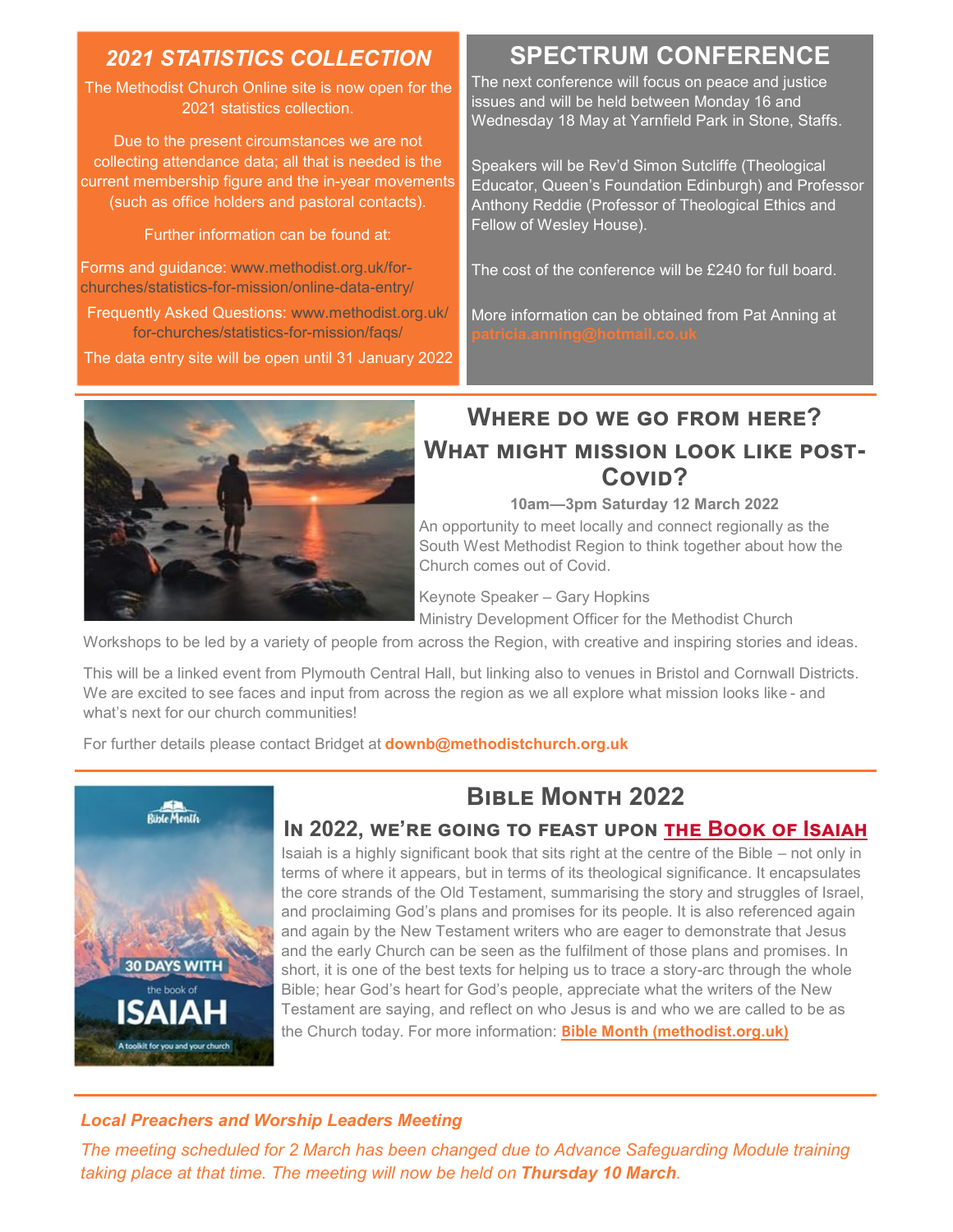## **Online Foundation & Foundation Refresher Safeguarding Training Courses - 2022**

I estimate that there are about 150 volunteers in our Circuit who should be participating in a Foundation/Refresher Course at this present time. It is unlikely that the Circuit can organise face-to-face training before the Summer. If you need Foundation level training you may like to consider attending an online course organised by the Methodist Church South-West Region Learning Network. If this is you and you are confident with computers and can use zoom facilities, please register for a training course as soon as possible.

#### **Creating Safer Space**



Safeguarding children, young people and vulnerable adults

#### ONLINE: Foundation Module – Creating Safer Space

- 8 February 2022 7pm [www.eventbrite.co.uk/e/copy](https://www.eventbrite.co.uk/e/copy-of-methodist-foundation-module-safeguarding-creating-space-registration-159103780691)-of-methodist-foundation-module-safeguardingcreating-space-registration-[159103780691](https://www.eventbrite.co.uk/e/copy-of-methodist-foundation-module-safeguarding-creating-space-registration-159103780691)
- 12 May 2022 9:30am [www.eventbrite.co.uk/e/methodist](https://www.eventbrite.co.uk/e/methodist-foundation-module-safeguarding-creating-space-registration-159103937159)-foundation-module-safeguarding-creatingspace-registration-[159103937159](https://www.eventbrite.co.uk/e/methodist-foundation-module-safeguarding-creating-space-registration-159103937159)

For all enquiries, please contact Bridget Down, Learning Network E: **[downb@methodistchurch.org.uk](mailto:downb@methodistchurch.org.uk)**

#### Online Advance Level Safeguarding Training Courses - 2022

There is a new system in place in which I have to register all applicants with South West Learning Network for Online Advance Level Training. I have this week registered 36 applicant for this course and a further 20 people are waiting for face-to-face training to re-commence.

On registration to the on-line learning platform, delegates will be given the booking link to sign off your learning journey at the relevant gathered session. Please note you cannot attend a gathered session until you have completed all of the online modules. For online participants, you might like to note the dates of the future gathered sessions to give you a date to work to:-

- 10 February Advanced Gathered Session 9.30am
- 2 March Advanced Gathered Session 7pm
- 16 May Advanced Gathered Session 7pm

Peter Gardner - Circuit Safeguarding Officer E: **[safeguarding@gloscircuit.co.uk](mailto:safeguarding@gloscircuit.co.uk)**



#### **Would you like to train as a Mental Health First Aider?**

This is a vital skill to support people in these challenging times. Four online courses are on offer - each with four sessions plus a need to complete self learning at home for which materials will be provided.

**Course A** - 15,17,22,24 March 09:30-12:00 **Course B** - 29,31 March, 5,7 April 12:30-15:00 **Course C** - 26,28 April, 3,5 May 12:30-15:00 **Course D** - 21,23,28,30 June 09:30-12:00

Places will be limited to 16 per course.

Cost will be £50 per person (payable with booking and non-refundable) - this is being heavily subsidised from the £300 per person fee usually charged by MHFA England. Bookings will open in the New Year.



## **Hucclecote's Nativity**

Hucclecote Methodist Church originally created this nativity after a suggestion from one of their members. Last year an angel and flock of sheep were added following lots of positive comments from the community.

Some very generous donations and grants allowed Hucclecote to install outdoor sockets and cables for the installation.

The beautiful nativity is situated on a patch of land next to the church, on a busy crossroads, making it clearly visible to as many people as possible.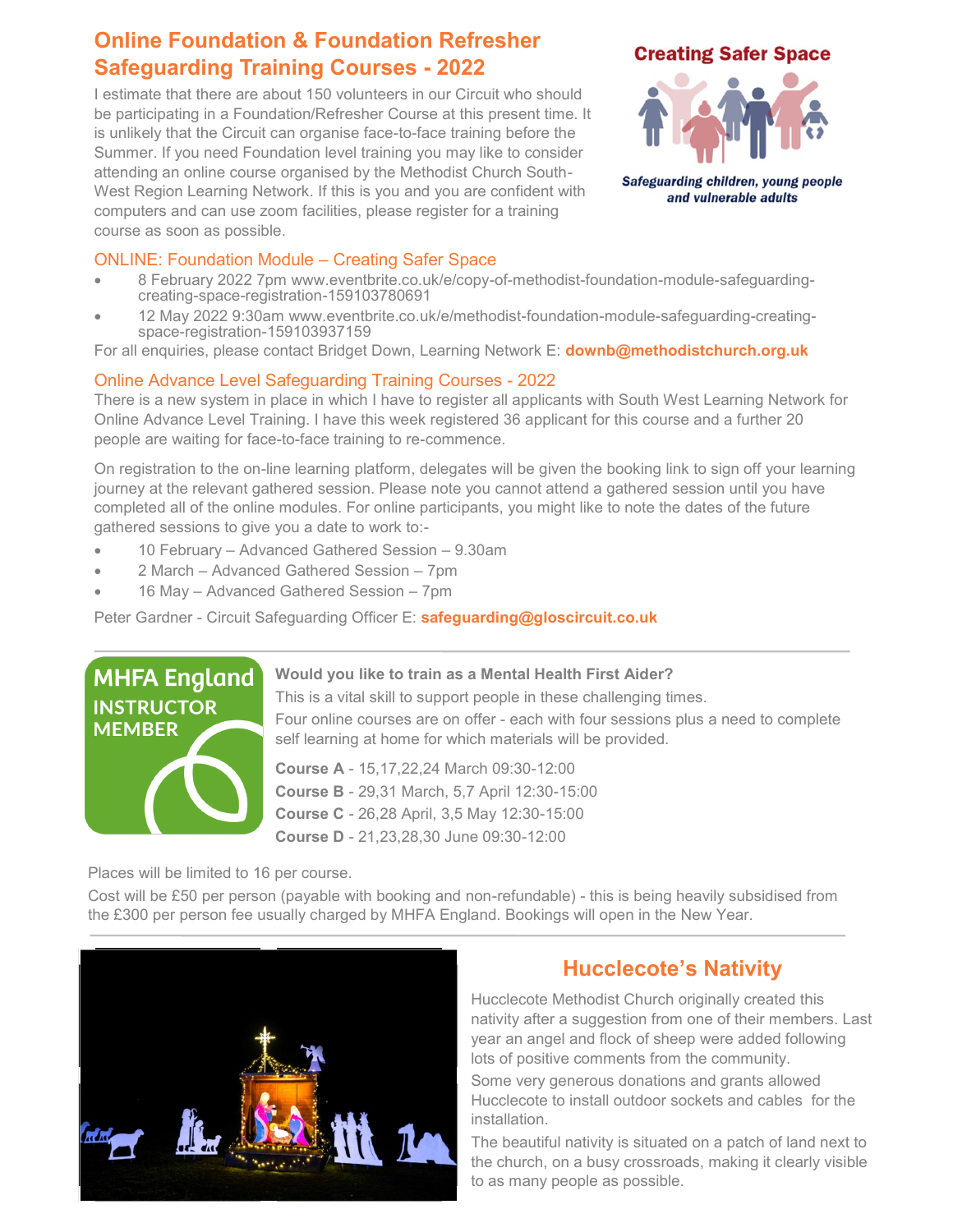



## **Outreach Worker** at **Midsomer Norton Methodist Church**

## 17 hours per week for 2.3 years

(Flexible hours, including some evenings and weekends)

This is an exciting opportunity for someone who has a passion to share their Christian faith.

We are looking for an enthusiastic and approachable Outreach Worker to work with people of all ages and circumstances in leading our outreach work within the church, in the community and through our social media presence.

Salary: £9,282 per annum.

**Location:** The post holder will be based at the church building but can also work locally from home.

**Interested?** For an application pack or informal chat contact Rev Stephen Robinson - msnminister@btinternet.com or 01761 402755.

Closing Date: Monday 31<sup>st</sup> January 2022, 5pm.

Interviews are expected to be held the week beginning 14<sup>th</sup> February 2022. Start date will be by agreement.

There is a genuine occupational requirement for the post holder to be a practising Christian. The post will be offered subject to an enhanced DBS check and satisfactory references.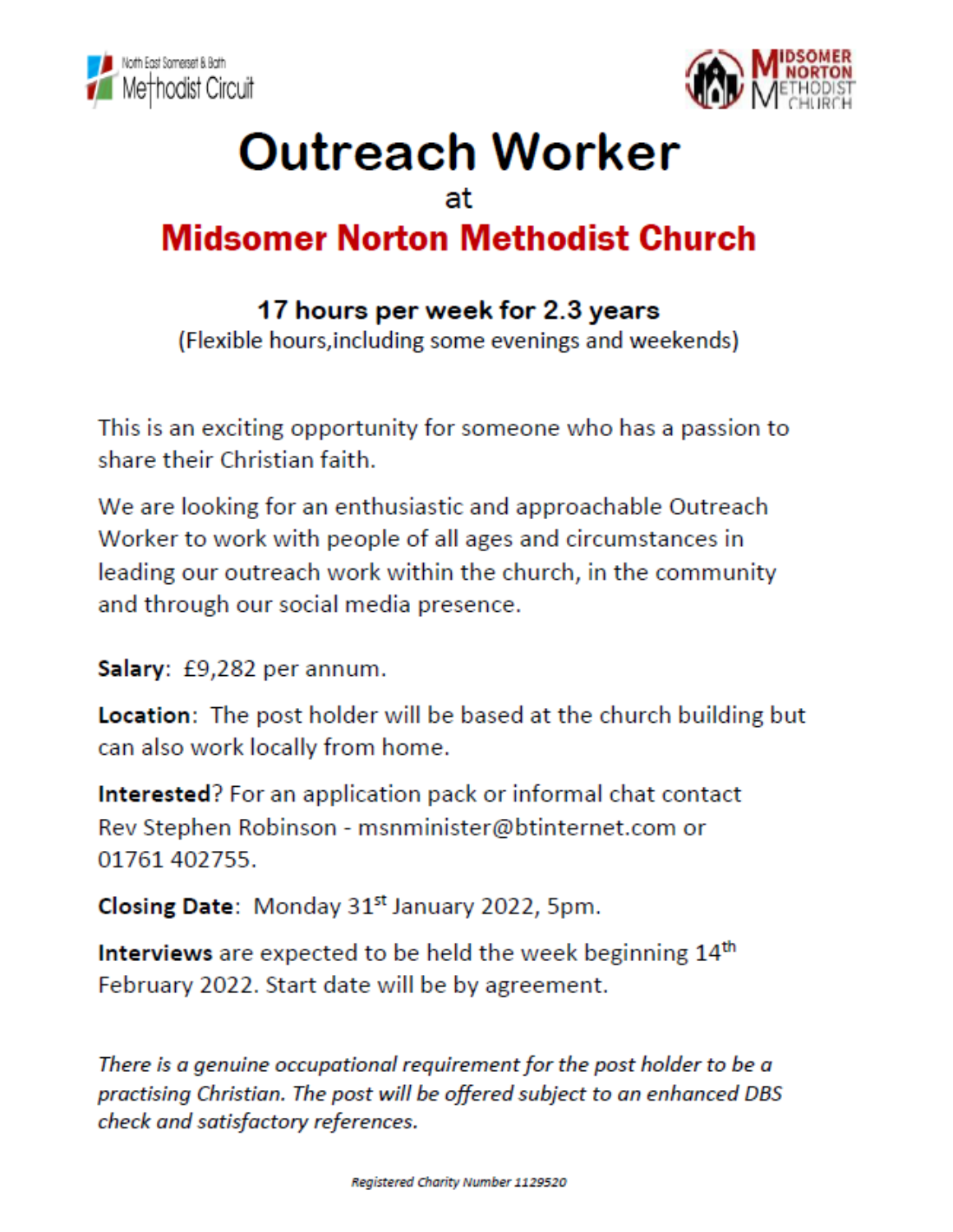## **DATES FOR YOUR DIARY…**

| <b>Tuesday 25 January</b>   | 9.30am     | <b>Circuit Executive</b>                                  |
|-----------------------------|------------|-----------------------------------------------------------|
| Monday 31 January           |            | <b>Deadline for Statistics for Mission returns</b>        |
| Thursday 3 February         | 9.30am     | <b>Manse Group</b>                                        |
| <b>Tuesday 8 February</b>   | <b>TBA</b> | <b>Circuit Mission Group</b>                              |
| <b>Tuesday 8 February</b>   | 9.30am     | <b>Property Group</b>                                     |
| <b>Thursday 17 February</b> | 7.30pm     | <b>Circuit Treasurers Meeting</b>                         |
| <b>Wednesday 2 March</b>    |            | Chrestos opens for preaching availability (Summer 1/4)    |
| Thursday 3 March            | 9.30am     | <b>Circuit Executive</b>                                  |
| Thursday 10 March           | 7.30pm     | Local Preachers & Worship Leaders Meeting                 |
| Sunday 20 March             | 3pm        | <b>Circuit Assembly</b>                                   |
| <b>Friday 1 April</b>       |            | Chrestos closes for preaching availability (Summer 1/4)   |
| Monday 4 April              | 9.30am     | <b>Property Group</b>                                     |
| <b>Wednesday 6 April</b>    |            | Chrestos opens for Ministers to input their section plan  |
| <b>Wednesday 6 April</b>    | 2pm        | Social & Climate Justice Group                            |
| <b>Wednesday 13 April</b>   |            | Chrestos closes for Ministers to input their section plan |
| <b>Thursday 28 April</b>    | 9.30am     | <b>Circuit Executive</b>                                  |
| <b>Wednesday 4 May</b>      |            | <b>Summer Quarter Preaching Plan is published</b>         |
| Sunday 22 May               | 3pm        | <b>Circuit Assembly</b>                                   |
| Monday 6 June               | 7.30pm     | Local Preachers & Worship Leaders Meeting - Central       |
| <b>Tuesday 7 June</b>       | 7.30pm     | Local Preachers & Worship Leaders Meeting - North         |
| <b>Wednesday 8 June</b>     | 7.30pm     | Local Preachers & Worship Leaders Meeting - South         |
| Thursday 9 June             | 7.30pm     | Local Preachers & Worship Leaders Meeting - West          |
| Wednesday 13 July           | 2pm        | <b>Social &amp; Climate Justice Group</b>                 |

#### *Something to include in the newsletter? We'd love to hear from you!*

18 College Green, Gloucester, GL1 2LR T: 01452 415769 | E: office@gloscircuit.co.uk | E: finance@gloscircuit.co.uk

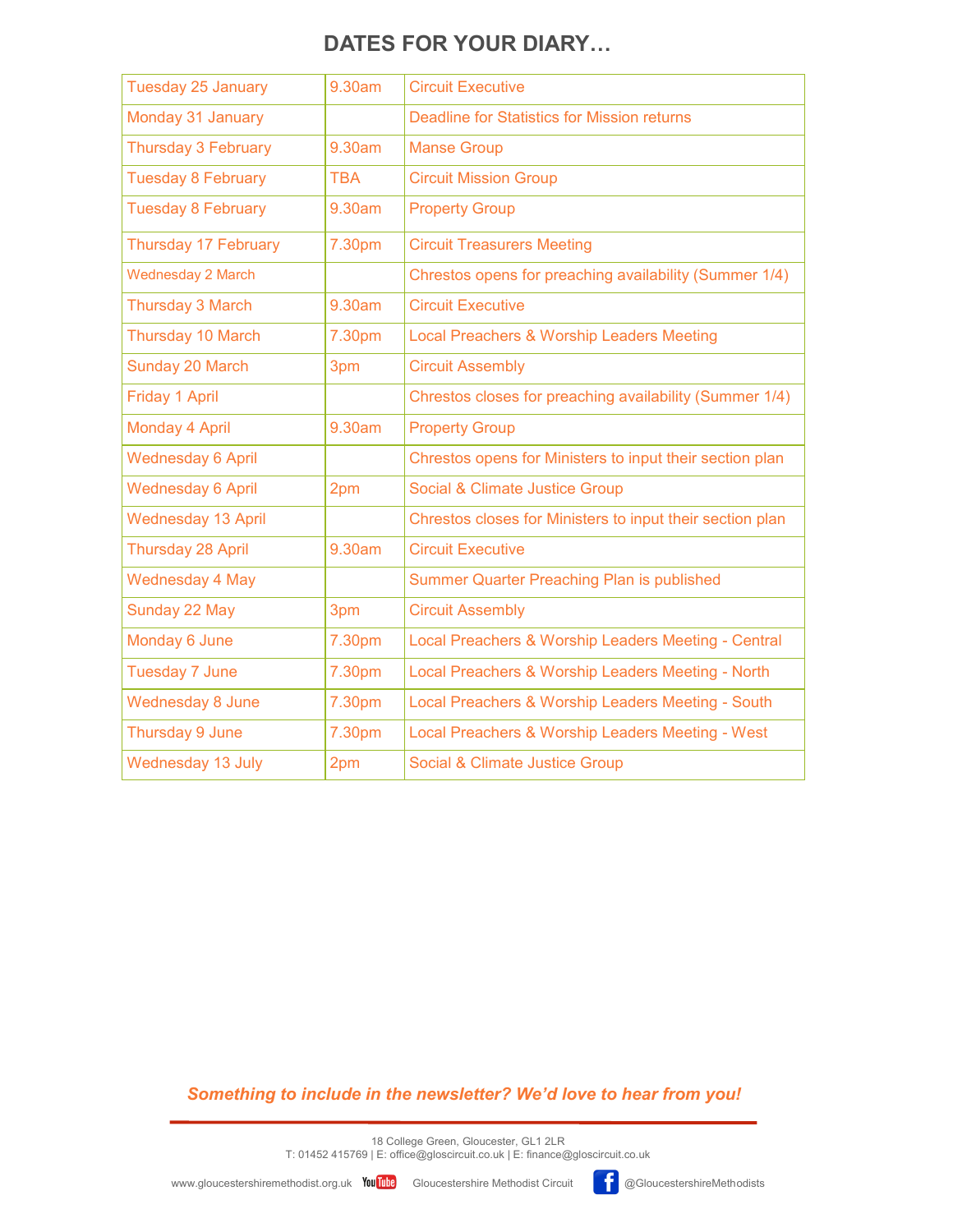## Gloucestershire Wiltshire Somerset

## Eco District Newsletter

## No 5 Winter 2021

**Welcome to the winter edition of our newsletter.** Happy New Methodist Welcome to the Willem Same of the District Eco<br>This newsletter is produced by the District Eco Group which contains representation from most of the circuits and

areas within the Bristol District. If your circuit is not represented please get in touch as we would love you to join us!

**Congratulations** to the churches which have achieved awards since ECO 紧 **T** the last newsletter: Longwell Green United Church LEP, Salem ANA ROCHA UK PROJECT Watley's End and Badminton Road (all bronze awards in Bristol and

South Gloucestershire Circuit). If there have been other awards in your Circuit please let us know so that they can be celebrated here.

**COP26** may be over, but it will continue to be vital for churches to build on the progress made last year. The Climate Sunday campaign is calling on churches to continue to deepen their understanding of creation care and climate justice, to continue to take action in their buildings and community for the environment, and to raise their voices to put pressure on the UK government to scale up and follow through on climate commitments made in Glasgow. They are organising a webinar on Thursday  $20<sup>th</sup>$  January from 7pm to 8.30pm, chaired by Andy Atkins, CEO of A Rocha UK. For details and to register follow this link: **[https://](https://www.climatesunday.org/climate-sunday-what-next-after-cop26) [www.climatesunday.org/climate](https://www.climatesunday.org/climate-sunday-what-next-after-cop26)-sunday-what-next-after-cop26**



**A Good News Story – United Church in Longwell Green, Bristol and South Gloucestershire Circuit – Bronze Eco Award**

Rev. Mark *Yan Ying Sum* Nam, Curate at United Church Longwell Green writes:

A year ago, two members of our congregation—Carol Jones and Emma Jukes—began the online Eco-Church survey which helps

churches measure how effective they are in their life and work at caring for God's creation. I joined the Eco-Team six months ago and between us, we set short-term, mid-term and long-term goals for our church under each category. Most of the long-term goals were complex, requiring input from our ECC—particularly when considering 'buildings' and 'land,' which involve significant cost and planning.

Thankfully, the mid and short-term goals were easier to implement—many involving participation from members of our community. For example, getting young families to create bug-hotels and encouraging folk to sponsor a bird or bat box. Some were as easy as putting up signs reminding people to turn off the church lights or heaters when they were done. Rather movingly, a recently bereaved widower expressed a desire to donate a bench in memory of his late wife to encourage community-engagement with our wildlife garden.

As I reflect upon the impact that the Eco-Church survey has had on our church, what strikes me most is how it has brought us closer together as a community. It has drawn us around a common concern—a concern that is found at the heart of the Gospel—and it has helped us grow as a community through the pandemic.

On Nov 7<sup>th</sup> we hosted a Climate-Care Sunday in collaboration with a nearby Anglican Church called St. Anne's, and a neighbouring independent church called The Mustard Tree. This was a great success, and the following day we received confirmation of our bronze award. Whilst I am grateful that we have achieved this award, I am most excited about the way it has raised awareness across our churches and fostered a shared sense of responsibility and concern for the world God has given us to share and live in.